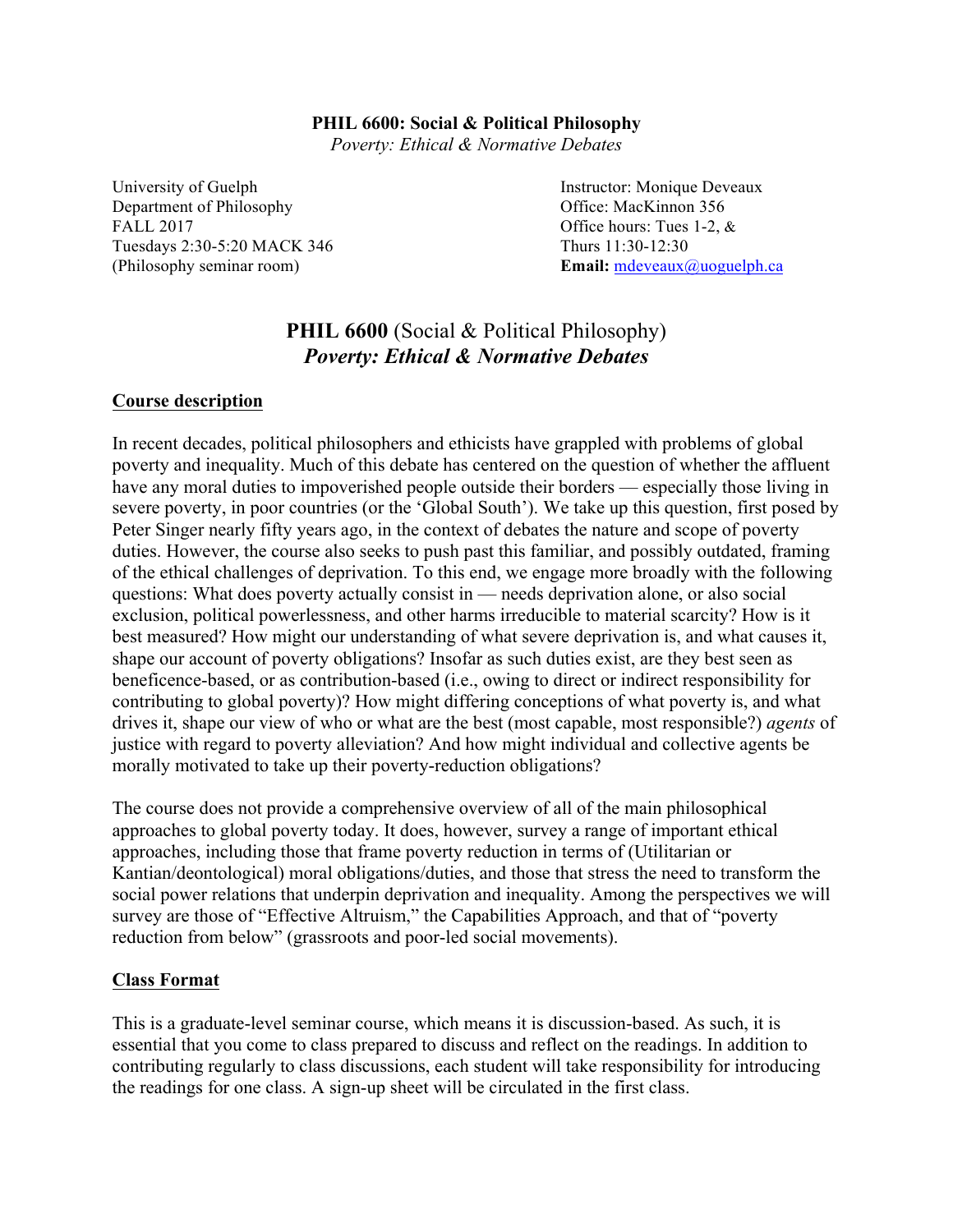## **Course Requirements**

You are required to attend and participate in class meetings, lead seminar one class (circulating discussion questions in advance), and to write one final paper of 15-20 pages. If you do need to miss a class, you must make sure you do the reading you missed. An extended (2 pg) reflection piece on the readings missed is required within one week of the missed class.

## **Course Assessment**

Class participation (contributions to discussion): **15%** 10 one-page response/reflection pieces**\*** (due by noon on Tuesday): **15%** In-class presentation introducing the readings\*\* (10-15 minutes): **10%** 1-2 page research paper proposal plus annotated bibliography\*\*\* due Fri. Oct. 20: **15%** Final research paper (7000-8000 words, or 17-20 pp.): **45%** (due Dec. 15)

*\*short response pieces should engage with one (or more) of the readings for that day. They will be graded together as a dossier at the end of the course; I will give you written feedback on your first one, and then, at the end of the course, I will give comments on your dossier as a whole. \*\*your presentation is part overview, part critical analysis. When it is your week to present, you will send out suggested discussion questions to the class on the Sunday evening. I am happy to give you feedback on these questions if you give me enough lead time.*

*\*\*\*the paper proposal should outline the main question or problem to be taken up, explain its importance, and give some context. The annotated bibliography should provide short descriptions of the sources (minimum of 5 articles or chapters, or else 2-3 books).*

**Course objectives:** to introduce students contemporary philosophical debates about poverty and its alleviation; to develop their analytical and critical reasoning skills; and to improve their ability to write philosophical papers.

**Learning outcomes:** Knowledge/overview of current ethical debates about poverty; improved skills in critical reasoning; and greater capacity to read and analyze texts in normative political philosophy and ethics.

**Prerequisites:** an undergraduate degree in the humanities or social sciences, preferably including some philosophy background (or a background in relevant discipline, like political science or sociology).

## **Readings**

The weekly reading assignment is around 60-100 pages — typically three articles or chapters, except for the weeks when we are reading Nussbaum's book. Please plan your time accordingly.

**All of the readings are available on our course page on ARES, the university's electronic course reserve system**. Please bring the readings to class in an easily accessible form, in PDF format on your desktop or paper copy, as we will frequently refer back to them during our discussion. One book assigned for the class, Martha Nussbaum's *Creating Capabilities: The Human Development Approach* (Harvard 2011) is also available at the university bookstore.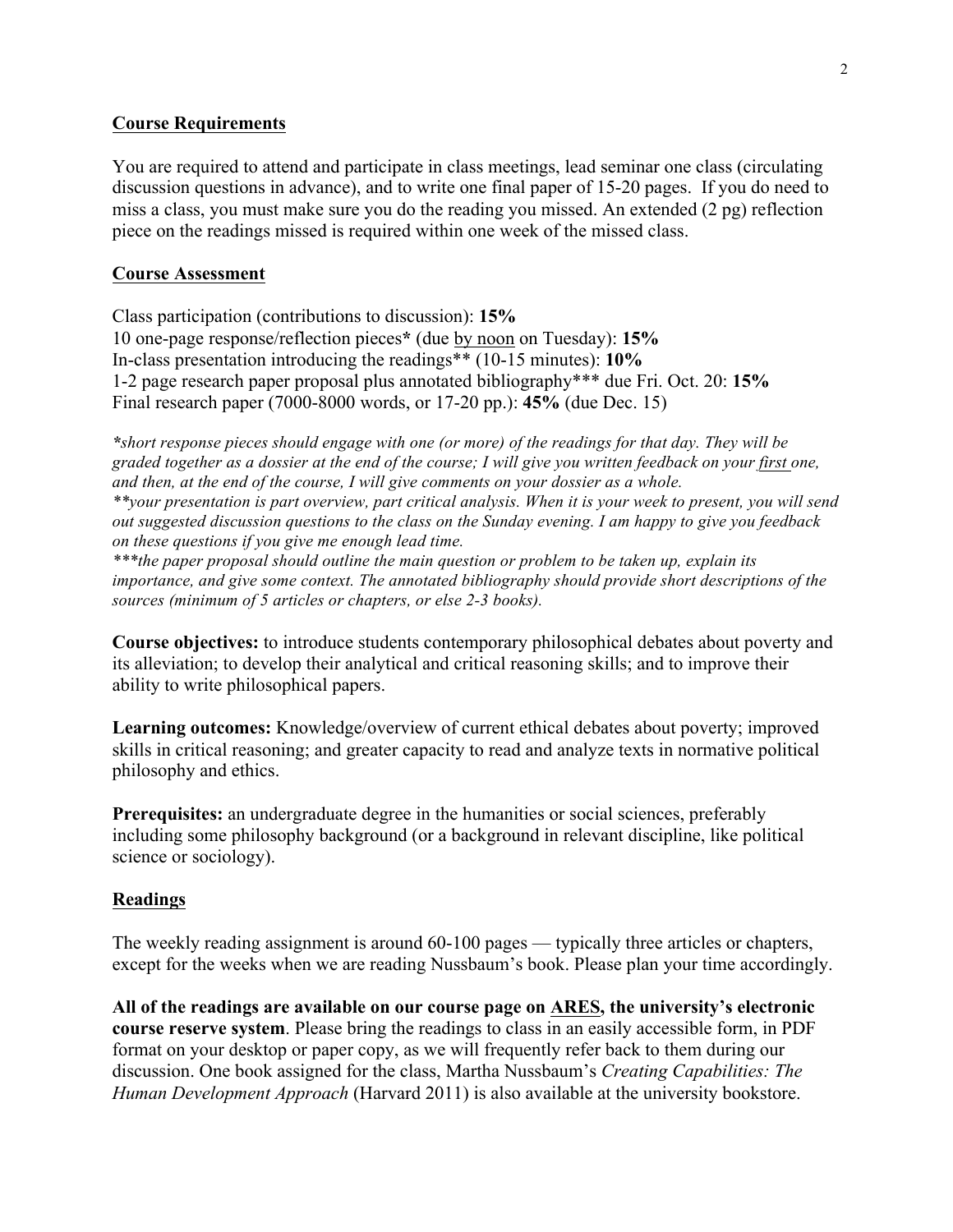Please note: I have added several supplementary readings on our ARES site that you may find useful, including *additional* writings by authors whose works we are reading. Please take care to ensure you are doing the correct readings each week as it can be a bit confusing. It will be clearer if you order the ARES readings by authors' last names (click "sort by" + "save order" at the top).

## **Schedule of Topics and Readings**

### Sept. 12 **The contours of the ethical debate about poverty**

#### *Reading:*

- 1. Peter Singer, "Famine, Affluence, and Morality," *Philosophy and Public Affairs* vol. 1, no. 3 (1972): 229-243.
- 2. Scott Wisor, "Against shallow ponds: an argument against Peter Singer's approach to global poverty," *Journal of Global Ethics* vol. 7, no. 1 (2011): 19-32.
- 3. Elizabeth Ashford, "Obligations of Justice and Beneficence to Aid the Severely Poor," in *Giving Well: the Ethics of Philanthropy*, eds. P. Illingworth et al. (2011), pp. 26-45.

#### Sept. 19 **Contested definitions of poverty**

- 1. Amartya Sen, Ch. 1 "Poverty and Entitlements" (pp. 1-8) and Ch. 2 "Concepts of Poverty" (pp. 9-23) in Sen, *Poverty and Famines: An Essay on Entitlement and Deprivation* (1981).
- 2. Caterina Ruggeri Laderchi, Ruhi Saith, and Frances Stewart, "Does it Matter that we do not Agree on the Definition of Poverty? A Comparison of Four Approaches," *Oxford Development Studies*, vol. 31, no. 3 (2003): 243-274.
- 3. Scott Wisor, *Measuring Global Poverty: Towards a Pro-Poor Approach* (2012): "Introducing Poverty Measurement," pp. 3-21, and "A Pro-Poor Methodology," pp. 37-56.

#### Sept. 26 **Effective Altruism**

#### *Reading:*

- 1. Peter Singer, "Precis: The Most Good You Can Do," *Journal of Global Ethics* vol. 12, no. 2 (2016): 132-136.
- 2. Violetta Igneski, "Living a Meaningful and Ethical Life in the Face of Great Need: Responding to Singer's The Most Good You Can Do," *Journal of Global Ethics* vol. 12, no. 2 (2016): 147-53.
- 3. Iason Gabriel, "Effective Altruism and its Critics," *Journal of Applied Philosophy*, vol. 34, no. 4 (2017): 457-473.
- 4. http://bostonreview.net/forum/peter-singer-logic-effective-altruism please read short commentaries by Acemoglu, Deaton, MacFarquar, Rubenstein, Saunders-Hastings, and Tumber
- 5. Website on Effective Altruism: http://www.givewell.org/about/givewelloverview (also see their blog within this site)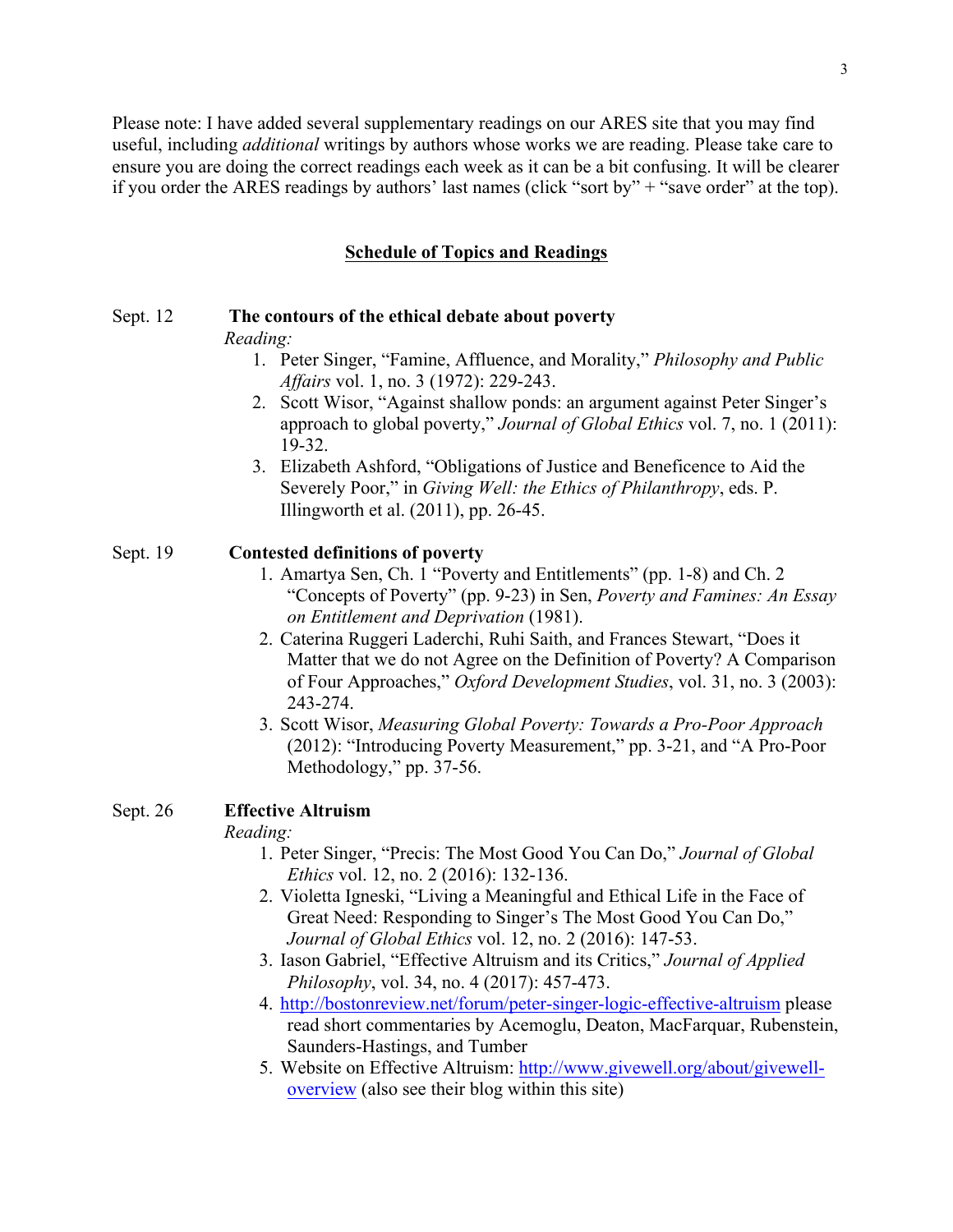### Oct. 3 **The Moral Demands of Affluence**

*Reading:* 

- 1. Garrett Cullity, *The Moral Demands of Affluence* (2004), ch. 1 ("The Life-Saving Analogy," pp. 7-15), ch. 2 ("An Argument from Beneficence," pp. 16- 33) and ch. 11 ("Overview," pp. 189-204).
- 2. Judith Lichtenberg, *Distant Strangers* (2014), chapter 2 (pp. 19-46).
- 3. Gillian Brock, "Global Poverty, Decent Work, and Remedial Responsibilities: What the Developed World Owes to the Developing World and Why," in *Poverty, Agency, and Human Rights*, ed. D. T. Meyers (2014), pp. 119-145.
- Oct. 10 **Fall study break** (no class/class rescheduled to Thurs. Nov. 30 per calendar)

### Oct. 17 **From a Frame of Redistribution to a Frame of Justice?** *Reading:*

- 1. Nancy Fraser, ch. 2, "Reframing Justice in a Globalized World" in *Scales of Justice*: *Reimagining Political Space in a Globalizing World* (2009), pp. 12-29.
- 2. Iris Marion Young, "Responsibility Across Borders," in *Responsibility for Justice* (2011), Ch. 5 (pp. 123-151).
- 3. Simon Caney, "Responding to Global Injustice: On the Right of Resistance," *Social Philosophy and Policy*, Vol. 32, No. 1 (2015): 51-73.

1-2 page research paper proposal plus annotated bibliography\*\*\* due Fri. Oct. 20: **15%**

## Oct. 24 **Poverty and Rights**

*Reading:*

- 1. Arjun Sengupta, "Poverty Eradication and Human Rights," Ch. 13 in *Freedom From Poverty as Human Right: Who Owes What to the Very Poor?*, ed. T. Pogge (2007), pp. 323-344.
- 2. Elizabeth Ashford, "Severe Poverty as a Systematic Rights Violation," Ch. 7 in *Cosmopolitanism Versus Non-Cosmopolitanism*, ed. G. Brock (2013), pp. 129-155.
- 3. Onora O'Neill, "Rights, obligations, and world hunger," in O'Neill, *Justice Across Boundaries: Whose Obligations?* (2016), pp. 29-42.

Oct. 31 **The Capability Approach: Nussbaum** *Reading:* 1. Martha Nussbaum, *Creating Capabilities: The Human Development Approach* (Harvard, 2011), preface & ch's 1-4 (pp. ix-100).

# Nov. 7 **The Capability Approach: Nussbaum continued** *Reading:*

1. Martha Nussbaum, *Creating Capabilities: The Human Development Approach* (Harvard, 2011), ch.'s 5-8 & Conclusion & Postscript (pp. 101-189).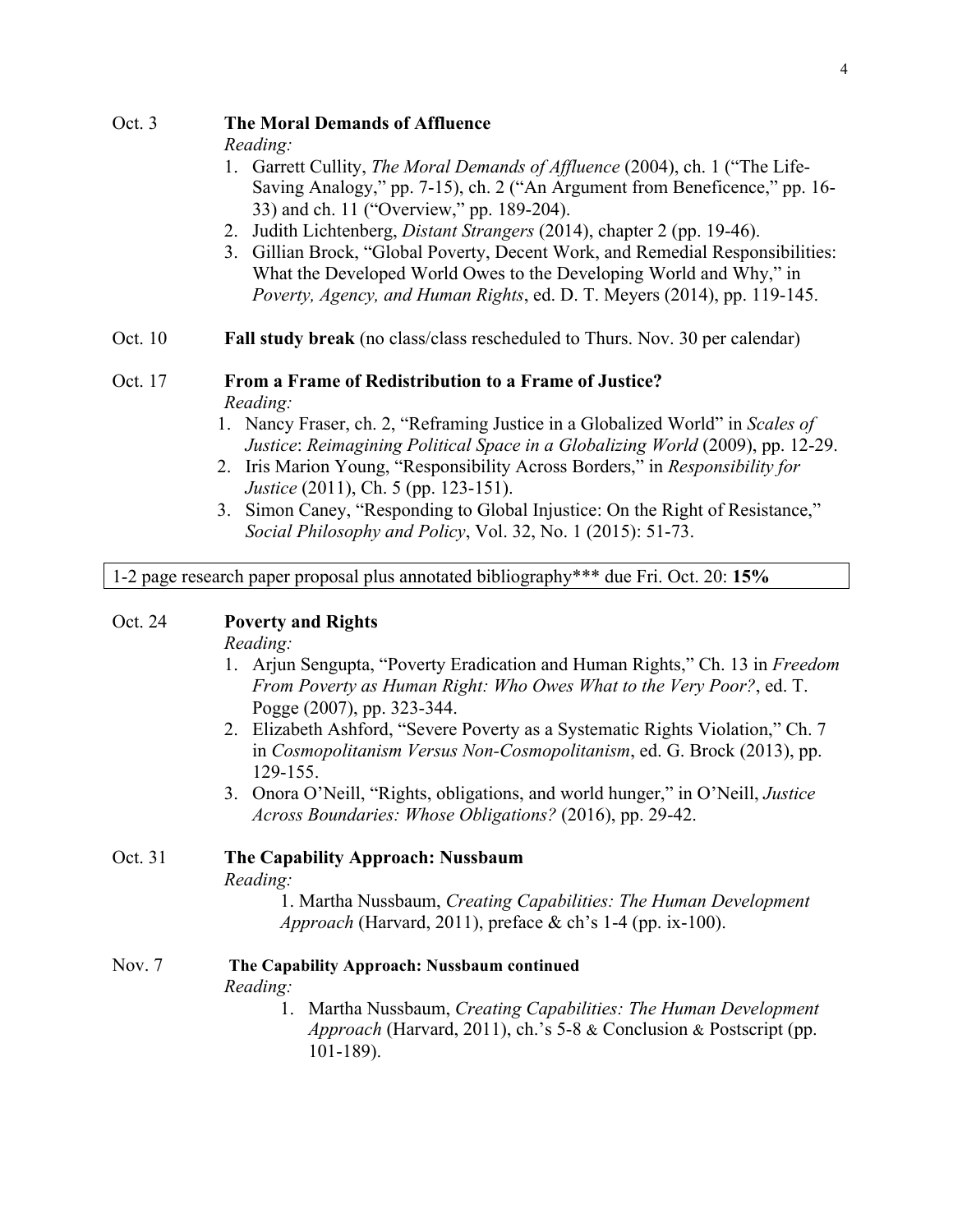## Nov. 14 **Non-material harms of poverty: social exclusion, shame, disempowerment** *Reading:*

- 1. Nancy Fraser, "Injustice at Intersecting Scales: On 'Social Exclusion' and the 'Global Poor'," *European Journal of Social Theory*, vol. 13, no. 3 (2010): 363-371.
- 2. Gottfried Schweiger, "Recognition Theory and Global Poverty," *Journal of Ethics*, vol. 10, No. 3 (2014): 267-273.
- 3. Claudia Card, "Surviving Poverty," in *Poverty, Agency, and Human Rights*, ed. D. T. Meyers (2014), pp. 21-42.

# Nov. 21 **The agency of the global poor**

# *Reading:*

- 1. Onora O'Neill, "Agents of Justice," *Metaphilosophy* vol. 32 (2001): 180-95.
- 2. Monique Deveaux, "The Global Poor as Agents of Justice," *Journal of Moral Philosophy*, vol. 12, no. 2 (2015): 125-50.
- 3. John Dryzek, "Democratic Agents of Justice," *The Journal of Political Philosophy*, vol. 23, no. 4 (2015): 361-384.

# Nov. 28 **Countering the domination of the poor**

# *Reading:*

- 1. Neera Chanchoke, "Realising Justice," *Third World Quarterly*, vol. 34, no. 2 (2013): 305-320
- 2. Rainer Forst, "Transnational Justice and Non-Domination: A Discourse-Theoretical Approach," in *Domination and Global Political Justice*, eds. B. Buckinx et al. (2015), pp. 88-110.
- 3. Sam Hickey and Sarah Bracking, "Exploring the Politics of Chronic Poverty: From Representation to a Politics of Justice?" *World Development*, vol. 33, no. 6: 851-865.

# Nov. 30 **Global justice from below?**

# (Thurs.) *Reading:*

- 1. Anthony Bebbington, "Social Movements and the Politicization of Global Poverty," *Development and Change* vol. 38, no. 5 (2007): 793- 818.
- 2. Arjun Appardurai, "Deep Democracy: Urban Governmentality and the Horizon of Politics," *Public Culture* vol. 14, no. 1 (2002): 21-47.

Final research paper (7000-8000 words, or 17-20 pp.): **45%** (due Dec. 15)

# **Important university notes and policies**

# **E-mail Communication**

As per university regulations, all students are required to check their  $\le$ mail.uoguelph.ca> e-mail account regularly: e-mail is the official route of communication between the University and its students.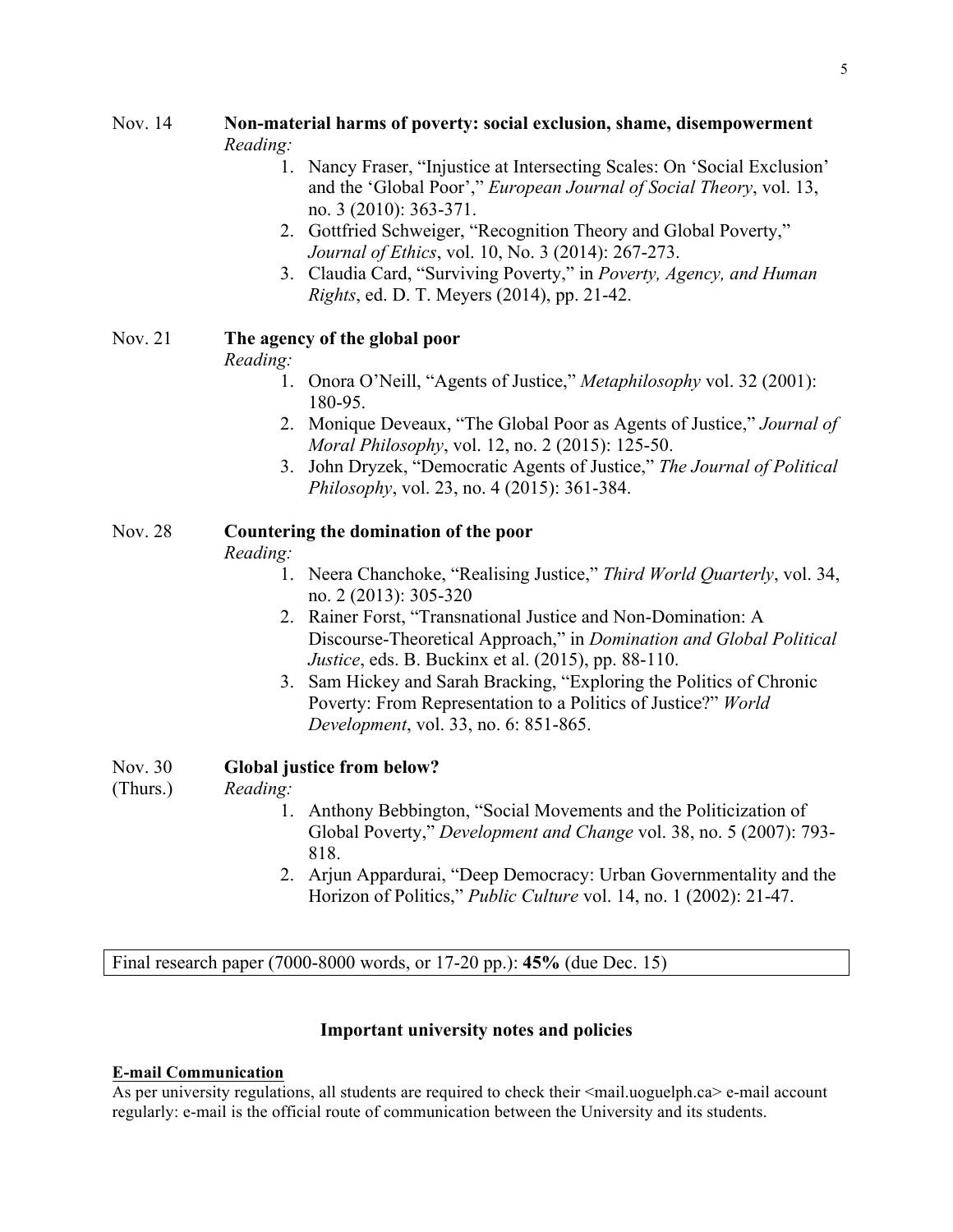#### **When You Cannot Meet a Course Requirement**

When you find yourself unable to meet an in-course requirement because of illness or compassionate reasons, please advise the course instructor (or designated person, such as a teaching assistant) in writing, with your name, id#, and e-mail contact. See the undergraduate calendar for information on regulations and procedures for Academic Consideration.

#### **Drop Date**

Courses that are one semester long must be dropped by the end of the fortieth class day (**Friday, 3 November 2017**); two-semester courses must be dropped by the last day of the add period in the second semester. The regulations and procedures for Dropping Courses are available in the Undergraduate Calendar.

#### **Copies of out-of-class assignments**

Keep paper and/or other reliable back-up copies of all out-of-class assignments: you may be asked to resubmit work at any time.

#### **Accessibility**

The University promotes the full participation of students who experience disabilities in their academic programs. To that end, the provision of academic accommodation is a shared responsibility between the University and the student.

When accommodations are needed, the student is required to first register with Student Accessibility Services (SAS). Documentation to substantiate the existence of a disability is required, however, interim accommodations may be possible while that process is underway.

Accommodations are available for both permanent and temporary disabilities. It should be noted that common illnesses such as a cold or the flu do not constitute a disability.

Use of the SAS Exam Centre requires students to book their exams at least 7 days in advance, and not later than the 40th Class Day.

For more information see the SAS web site.

#### **Student Rights and Responsibilities**

Each student at the University of Guelph has rights which carry commensurate responsibilities that involve, broadly, being a civil and respectful member of the University community. The Rights and Responsibilities are detailed in the Undergraduate Calendar

## **Academic Misconduct**

The University of Guelph is committed to upholding the highest standards of academic integrity and it is the responsibility of all members of the University community – faculty, staff, and students – to be aware of what constitutes academic misconduct and to do as much as possible to prevent academic offences from occurring. University of Guelph students have the responsibility of abiding by the University's policy on academic misconduct regardless of their location of study; faculty, staff and students have the responsibility of supporting an environment that discourages misconduct. Students need to remain aware that instructors have access to and the right to use electronic and other means of detection.

Please note: Whether or not a student intended to commit academic misconduct is not relevant for a finding of guilt. Hurried or careless submission of assignments does not excuse students from responsibility for verifying the academic integrity of their work before submitting it. Students who are in